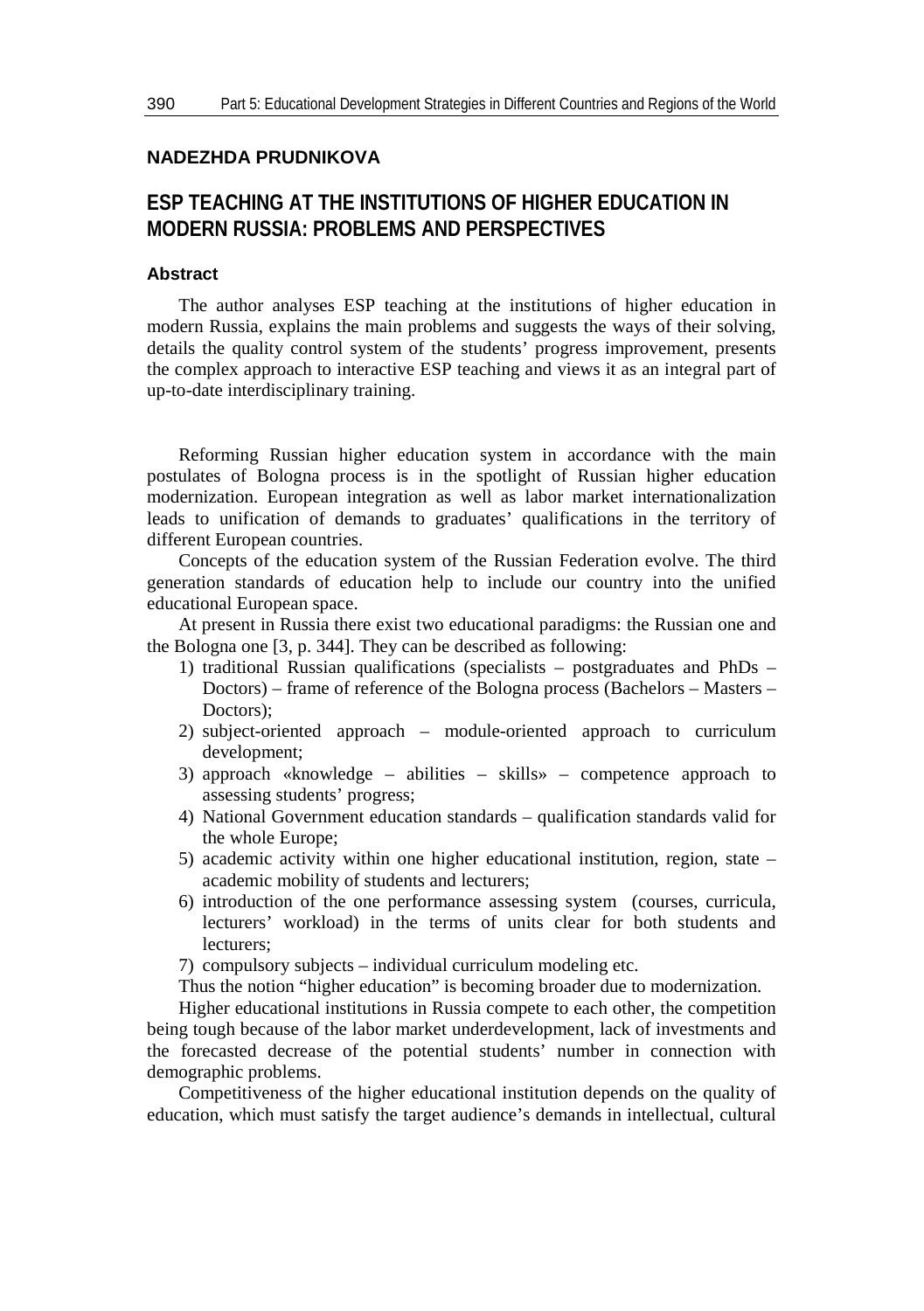and moral development, i.e. knowledge base and professional and social skills base forming harmonious personality.

Development, implementation and maintenance of the education quality management system become the necessary conditions for successful survival of a higher educational institution. Quality is viewed as the degree of correspondence of the actual characteristics to the norms demands.

Quality control system of a higher educational institution throughout the world is based on the process-oriented approach. Process means the interconnected activities, transforming inputs into outputs. Thus, managing processes guarantees forecasted quality, from recruiting applicants to their successful employment after graduating from the higher educational institution.

We can apply PDCA (Plan-Do-Check-Act) cycle to all the processes.

The role of the higher educational institution means the following:

a. assess and satisfy the needs and expectations of the target audience and the stakeholders (higher education employees, undergraduates, their parents, employers, society as a whole);

b. maintain and improve the higher education institution work.

We single out the four principles of quality management at the higher educational institution:

- meeting the target audience needs (employers' and undergraduates' needs);
- process-oriented approach;
- system approach;
- mutually beneficial relations with the partners.

The main processes are planning of the educational activity, provision of education services, research.

Planning of the educational activity means development of curriculum, instruction books, progress monitoring (rate system, current and final progress testing). This process is implemented by the department of foreign languages of the Balakovo branch of the Russian Presidential Academy of the National Economy and Public Administration at the high level. The department published several instruction books for students, developed rate system monitoring the students' progress, compiled different kinds of tests and exercises for grammar, vocabulary and comprehension check.

Services provision process comprises applicants' recruitment, undergraduates teaching, and further education provision.

Research process means students' and lecturers' research work, taking part in the conferences, publication of abstracts and articles. Students make reports at the conferences of different levels: municipal, regional, national, international; take part in the students' exchange programs.

Additional processes of the higher educational institutions are resources management, personnel management, engineering management. Resources management presupposes instruction books and audio-visual aids availability. It's necessary to note that authentic instruction books are necessary for EFL and ESP teaching. We use Oxford University Press and Cambridge University Press manuals and instruction books comprising authentic texts in English.

Personnel management means upgrade courses for the lecturers according to the certain schedule. ESP teachers often attend upgrade courses organized by the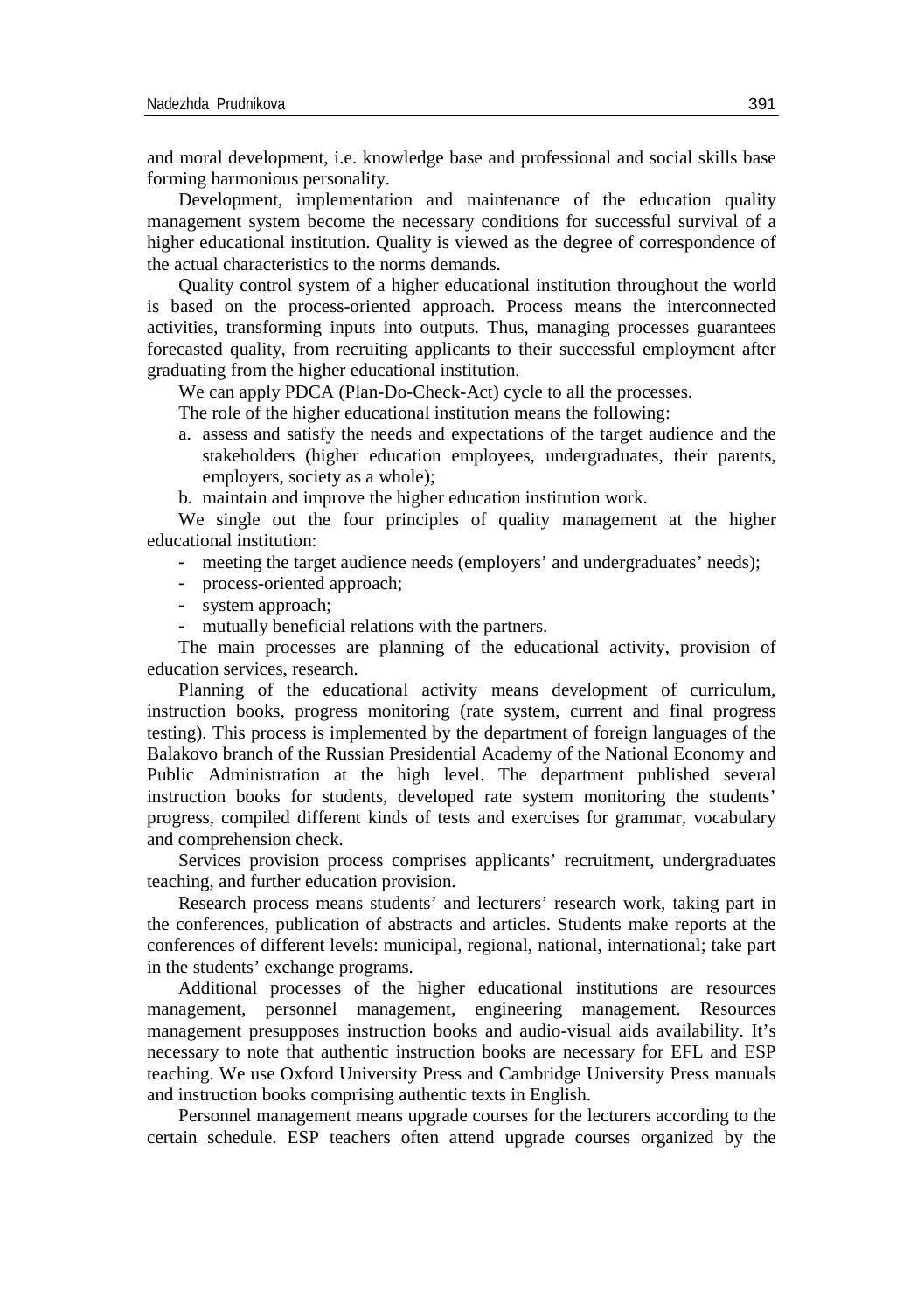leading higher educational institutions, take part in trainings and internships thus improving their skill base.

Engineering management means ICT availability. There are two computer classes in our branch, all the students and lecturers have Internet access and can use Internet resources for learning.

ESP teaching presupposes working with adult students (according to the Bachelors' curriculum special courses and faculties in English language are scheduled for the second and the third years of studies). Working with the adult target audience means continuous use of the personality resources of the grown-ups.

Thus, some researchers (D. B. Nikulicheva and others) suggest using cognitive potential of the grammatical system of the foreign language as the model of linguistic self-understanding and verbal self-manifestation of a person in the world [1, p. 310].

Researchers base their conclusions on the fundamental perception of the child's ontogenesis impossible without language and speech practice. ESP study done by a gown-up, according to their opinion, has to solve the similar problem – to form the personality capable to communicate in the foreign language. This helps to achieve spontaneous fluency and authenticity of speech practice. Still it's necessary to note that aspiration to reconstruct child's speech development and growth during the process of teaching adults becomes a kind of simulation.

Lecturers practicing communicative methods of ESP teaching are often reproached for infantilizing the education process due to ignoring cognitive potential of the gown-ups. The goal of the D. B. Nikulicheva's method is to reconstruct such a mode of communication in a foreign language that could help to simulate intensive going through the process of personality development from the baby talk stage to verbal realizing of self-presentation, describing one's aims, values and abilities by means of a foreign language.

It's necessary to recollect and reconstruct emotions of a child who wants to tell something important to the people who are close to him. Then there begins training of prosodic and articulation patterns of the foreign language in the mode of acoustic imitation.

After that the prosodic patterns are filled with the linguistic content presented by wide range of vocabulary variants. At this step the dialogs are implemented, they are reproduced by the students according to the norms of speech fluency and intonation patterns rules. Communication process becomes close to natural one because it comprises relevant content for each person providing discussion of his typical locations, activities, traits, goals and values.

Some grammar rules and structure patterns are being learnt, they are associated with some cognitive models, characteristic of different levels of personality linguistic development.

Later there appear other tasks: precise meaning expression, grammatical, stylistic and pragmatic correctness of speech, denoting different notions by the variety of different linguistic means, capability to use terminology and idioms, fluency and spontaneous character of speech.

Much attention is paid to the development of conversational skills and error correction.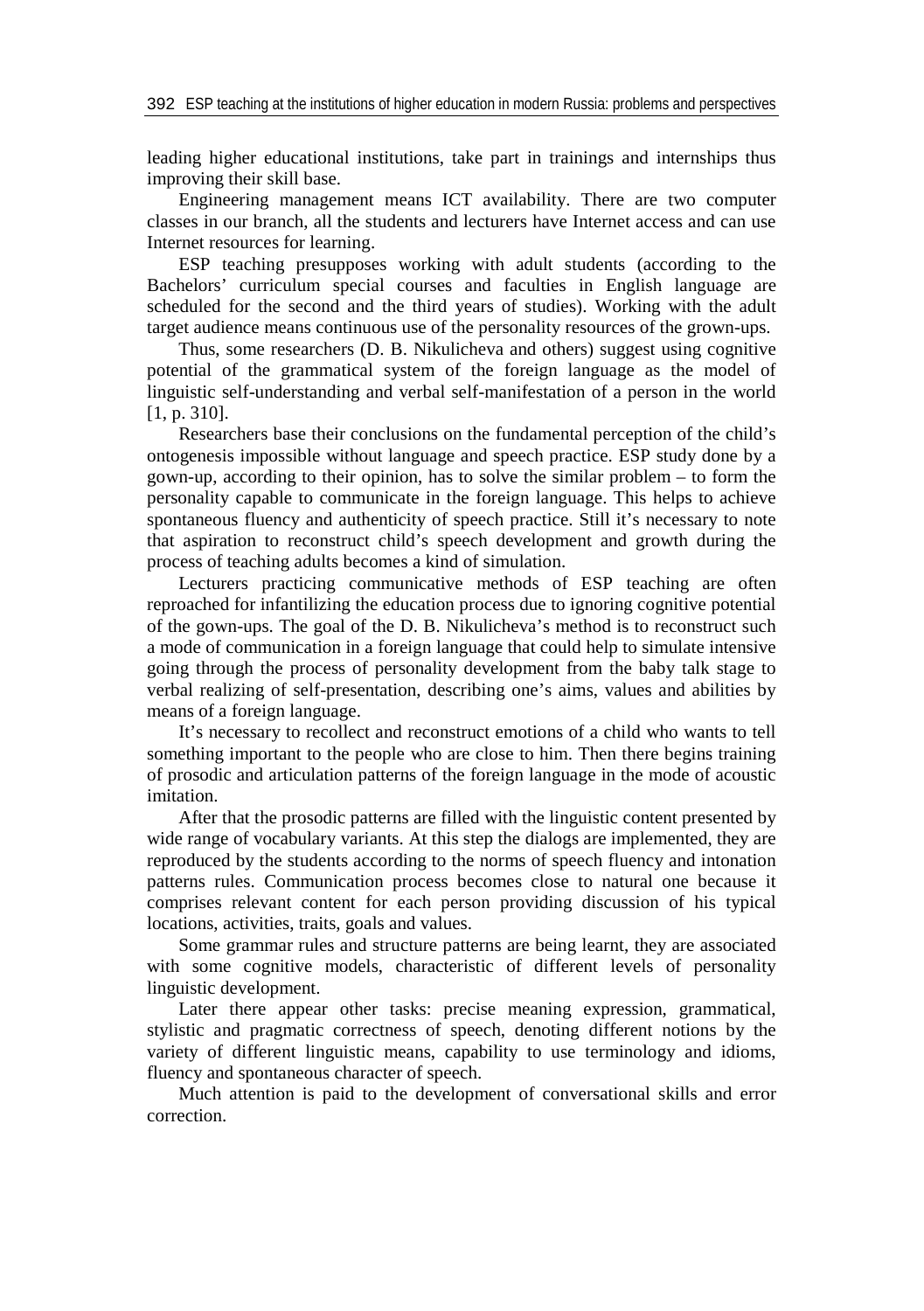According to the opinion of J. A. Komarova a certain stereotype about structure of general and specific abilities to foreign language learning is already set.

Individual differences in abilities and talents are described by such parameters

as:

1) synchronism – lack of simultaneity;

2) analytical way of thinking – synthetic way of thinking;

3) self-regulation – active position;

4) consistency – impulsiveness;

5) abstract way of thinking – precise way of thinking;

6) logicality – integrated perception;

7) grasp of the whole phenomena – spatial thinking etc.

Forms of activity of the people having different strategies of ESP learning are determined by a certain set of innate abilities, this makes individual characteristics very stable.

For example, such innate factors can be as following: nervous system specifics, cerebral hemispheres interconnection, the leading type of analyzer and so on.

Researchers studying adult audience, singled out several types of language mastering:

- 1) communicative speech-oriented, cognitive linguistic and the mixed one (communicative linguistic);
- 2) extroverted and introverted;
- 3) impulsive and reflexive etc.

The above mentioned types make it possible to classify educational activity in accordance with three basic programs of differentiation:

- 1) according to the level of linguistic talent and abilities;
- 2) according to the level of knowledge and skill base;
- 3) according to the personality type and social status as well as outlook, external or internal motivation, sphere of interests and aspirations, communicative culture of the students.

Each program of differentiation presupposes highlighting certain aspect of the ESP learning depending on each category of students. Specialists in linguo-didactics pay special attention to terminology recognizing that special vocabulary is subdivided into two layers differentiated by stylistic and connotative features: terms denoting "specialized concepts" and "professionalisms" [3, p. 325]. Studying these two layers is very specific. Ignoring their differences can cause misunderstanding during professional communication. Even terms in actual communication may have synonyms and emotional connotation. Because of this according to S. S. Polskaya implementing every term into speech practice is not easy. In the situation when terms have synonyms they must be both introduced in the active vocabulary of the students. It's also important to pay attention to the frequency of the term's usage as some terms remain up to date, others become obsolete. For students learning ESP it's important to know some "professionalisms". Certainly it's hard to learn all of such vocabulary units as they are occasionally used, become obsolete very soon and are not systematized. Criterion of such vocabulary necessity is frequency in mass media. Other terms can be easily learnt after graduates begin their own professional activity.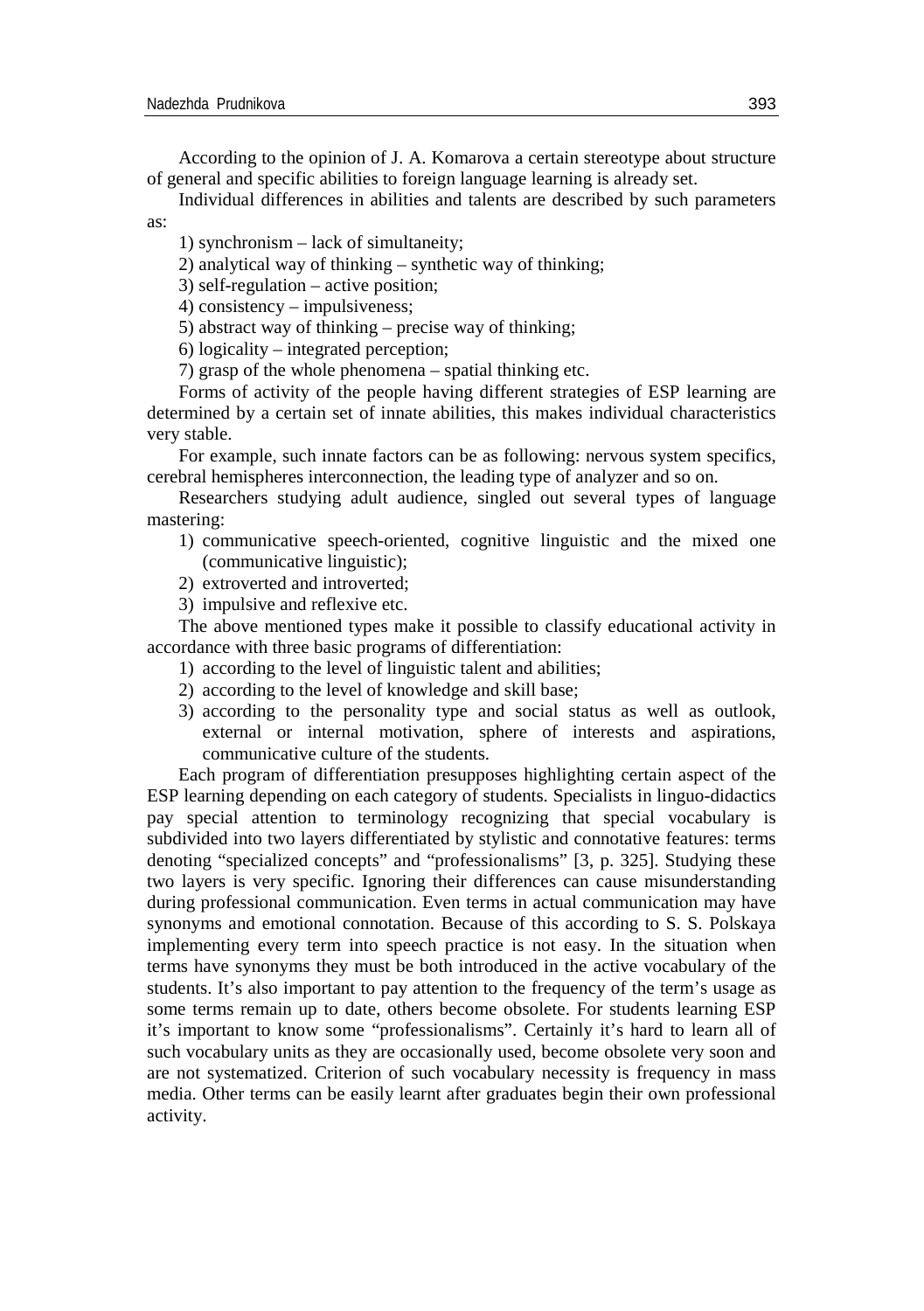To overcome the difficulties of communicating with professionals it's easier for those who are competent in different spheres.

The present day researches in different fields have integrated character and are denoted as "interdisciplinary" ones. Modern science is becoming problem-oriented, not subject-oriented. Specialists from different fields accumulate their intellectual resources and cooperate. This helps to solve the existing issues in extraordinary ways.

Interdisciplinary connections are viewed by the researchers as a pedagogical category for denoting synthesizing integrative relationships between objects, phenomena and processes of real life, reflected in the content, forms and methods of the educational process and performing educational and developing functions. Interdisciplinary connections form informational, assessing, projecting, communicative competences viewed as "key competences". Interdisciplinary connections also form "emotional intelligence", i.e. ability to build professional communication on the basis of psychological characteristics of opponents.

Key competences can be acquired by the students under certain conditions: education through activities and simulations, aimed at autonomous and responsible results of the work and organization of productive team work.

Interdisciplinary cooperation during ESP learning must form competences, corresponding to the certain profile.

ESP is a less broad concept than key notion "communicative competence". ESP is developed at the non-linguistic institutions and faculties. It is relatively stable integrated characteristic of an active subject of education, helping to realize the linguistic knowledge and speech performance skills during communication.

It's a combination of linguistic, socio-linguistic and subject sub-competences.

At present teaching translation and interpretation is an urgent question as there exists a new qualification within further education curriculum – translator in the sphere of professional communication. According to this education trend there appeared a shift from elitist translators' training to the mass training of such professionals.

The main task of today is to work out and to implement the best teaching methodology taking into consideration the new challenges and experience of the interdisciplinary approach.

Tasks at courses are variable and depend on the stage of the study and the type of the selected translation. Those tasks presuppose the choice of exercises and their order. Traditionally they single out following types of exercises: linguistic, communicative (conversational), operational exercises and tasks for mnemonics development.

It is advisable to teach ESP translation within the complex approach to interactive method. We view interactive method as harmonizing tutorials having interactive function and computer language-didactics, as synthesis of cognitive and communicative approach to ESP teaching.

We think that the following tutorials forms include interactive function: role plays, business games, simulations, trainings, case studies, Socratic dialogs, Internet surfing for information search, e-mail projects, multimedia manuals, "brain storming", computer tests (on-line and off-line). We categorize the interactive studies according to the functions (current and final control of ESP formation level,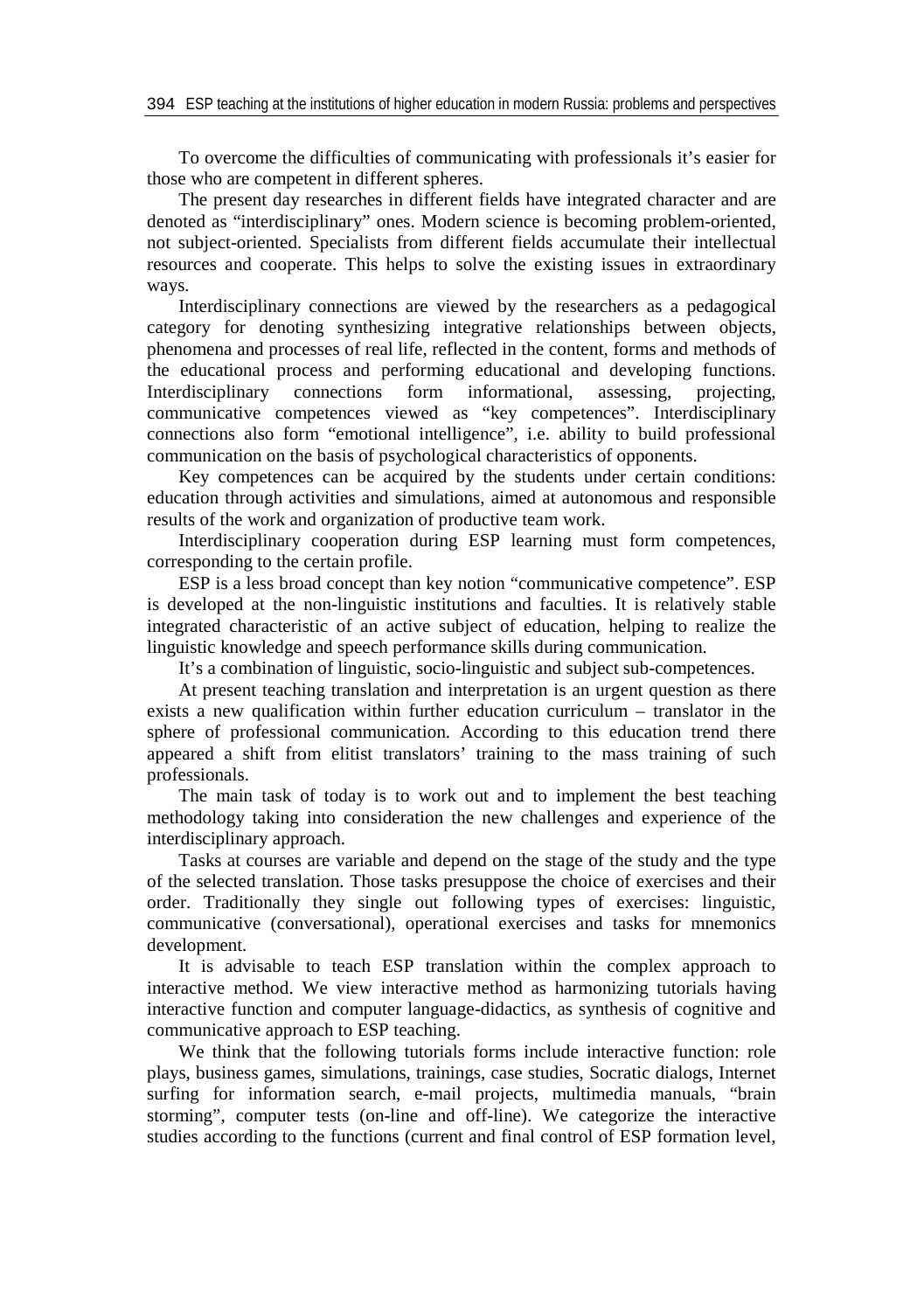games playing, problem solving); according to the form (group studies, independent computer work, computer tests); according to the didactic purpose in ESP formation (conversation, written dialog, speech performance, language competence, listening and reading skills).

Interactive teaching presupposes indirect and direct cooperation of the active subjects, helping to solve teaching tasks more effectively by using the potential of participants' cooperation and interaction. Interaction means information, activities, values, meanings exchange and personal development as well. Interactive study cycle includes different stages: certain experience (role-play, interactive exercise with feedback, case-study); understanding of this experience; introspection (reflection); new skills practical implementation.

During traditional methods of teaching there are no stages of certain experience and introspection, and new skills practical implementation is replaced by the revision of the learnt material. Traditional teaching offers only generalization, and students become passive listeners, applying foreign language according to the personal degree of interest to the subject. Interactive teaching means teaching of communication by means of communication.

Interdisciplinary approach to ESP teaching helps educators to develop ESP elements: linguistic, sociolinguistic and subject-oriented ones. Linguistic competence is reflected in correct recognition and use of the foreign language forms (presupposes knowledge of different linguistic aspects and becomes a foundation for correct formulation and understanding of the utterance as an act of communication). Sociolinguistic competence is closely connected with the linguistic competence and defines the ability to choose linguistic units in accordance with the communicative situation. Subject-oriented competence is ability to correlate the meaning of the utterance with the professional theme.

ESP competence is multifaceted; it comprises motivation, understanding, and implementation steps. Linguistic knowledge is its quantitative aspect, abilities and skills development is its qualitative aspect. During ESP development students also build their values system as they have to communicate in the simulated situations of professional international events. Thus interdisciplinary approach and complex implementation of the interactive method of teaching can intensify ESP formation and development of the future professionals.

At present training in Russian higher educational institutions is focused at development of students as unique personalities capable to choose sphere of professional interests, to organize work for self-education. The role of knowledge is not minimized but knowledge is not a goal any more, it is means of students' development.

## **References**

- 1. Nikulicheva, D. B. (2011): Linguistic Model for Activating Individual Resources in Foreign Language Speech Practice. In: The Sixth International Scientific Conference "Language, Culture and Society" 22-25 September, 2011 (pp. 310-311). Moscow: The Russian Academy of Sciences (in Russian).
- 2. Polskaya, S. S. (2009): The Problems of Mastering Special Vocabulary as Part of the Language of Profession in the Process of a Foreign Language Acquisition at Institutions of Higher Education. In: The Fifth International Scientific Conference "Language,